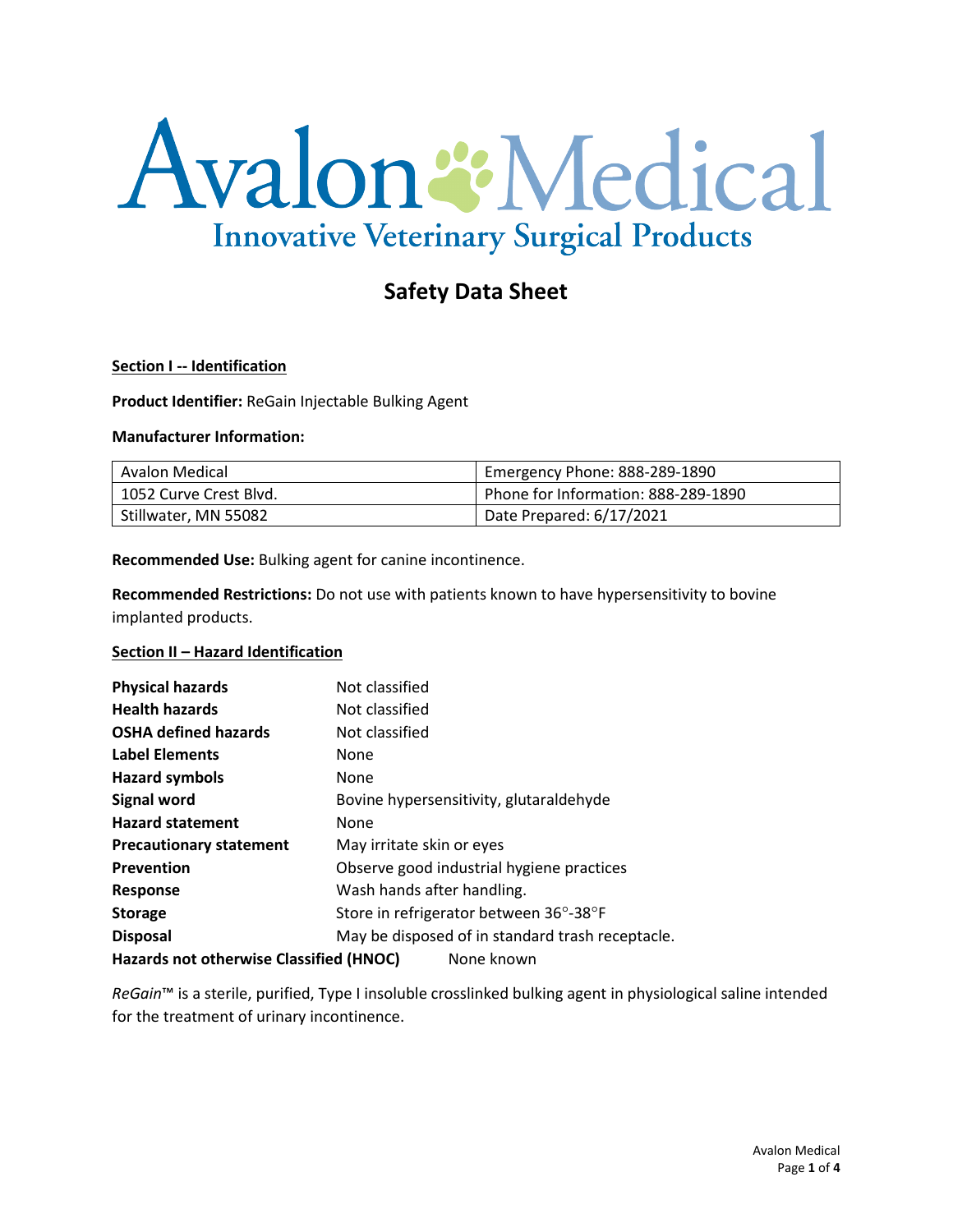## **Section III – Composition/Information on Ingredients**

| Ingredient                    | Percentage | Weight   | <b>Country of Origin</b> |
|-------------------------------|------------|----------|--------------------------|
|                               |            |          |                          |
| <b>Bovine Achilles Tendon</b> | 6.3%       | .15g     | <b>USA</b>               |
| Isotonic saline               | 93.7%      | 2.34975g | <b>USA</b>               |
| Glutaraldehyde                | 0.0001%    | 0.00025g | <b>USA</b>               |

Ingredients List by weight per syringe:

## **Section IV – First Aid Measures**

| Inhalation:                          | If symptomatic, move to fresh air. Seek medical attention if symptoms persist.                                           |
|--------------------------------------|--------------------------------------------------------------------------------------------------------------------------|
| <b>Skin Contact:</b>                 | Wash with soap and water. Seek medical attention if symptoms occur.                                                      |
| <b>Eye Contact:</b>                  | Material that contacts the eye should be rinsed out immediately with water. Seek<br>medical attention if symptoms occur. |
| Ingestion:                           | Seek medical advice.                                                                                                     |
|                                      | Most important symptoms/Effects, Acute or Delayed:                                                                       |
|                                      | Direct contact with eyes may cause temporary irritation.                                                                 |
|                                      | <b>Indication of Immediate Need of Medical/Special Attention:</b>                                                        |
|                                      | Treat symptomatically.                                                                                                   |
| Section $V$ – Fire-Fighting Measures |                                                                                                                          |

| <b>Suitable Extinguishing Media:</b>                                  | Water, water fog, foam, dry chemical and Carbon Dioxide |  |
|-----------------------------------------------------------------------|---------------------------------------------------------|--|
| Unsuitable Extinguishing Media:                                       | None known                                              |  |
| Specific hazards arising from product: None known                     |                                                         |  |
| <b>Special Protective Equipment and Precautions for Firefighters:</b> |                                                         |  |
|                                                                       | Follow general fire precautions                         |  |

## **Section VI – Accidental Release Measures**

|                                                                 | <b>Personal Precautions, Protective Equipment and Emergency Procedures:</b> |
|-----------------------------------------------------------------|-----------------------------------------------------------------------------|
|                                                                 | Wear regular nitrile gloves.                                                |
| <b>Methods &amp; Materials for Containment and Cleaning Up:</b> |                                                                             |
|                                                                 | Scoop up and remove.                                                        |
|                                                                 | For waste removal, see Section XIII of this SDS                             |
| <b>Environmental Precautions:</b>                               | Avoid discharge into drains, water courses or onto the ground.              |
| Section VII - Handling & Storage                                |                                                                             |

|                                     | <b>Precautions for Safe Handling:</b> Wear appropriate personal protective equipment (See Section VIII.) |
|-------------------------------------|----------------------------------------------------------------------------------------------------------|
|                                     | Wash thoroughly after handling.                                                                          |
|                                     | Observe good industrial hygiene practices.                                                               |
| <b>Conditions for Safe Storage:</b> | Store in a refrigerated, dry environment.                                                                |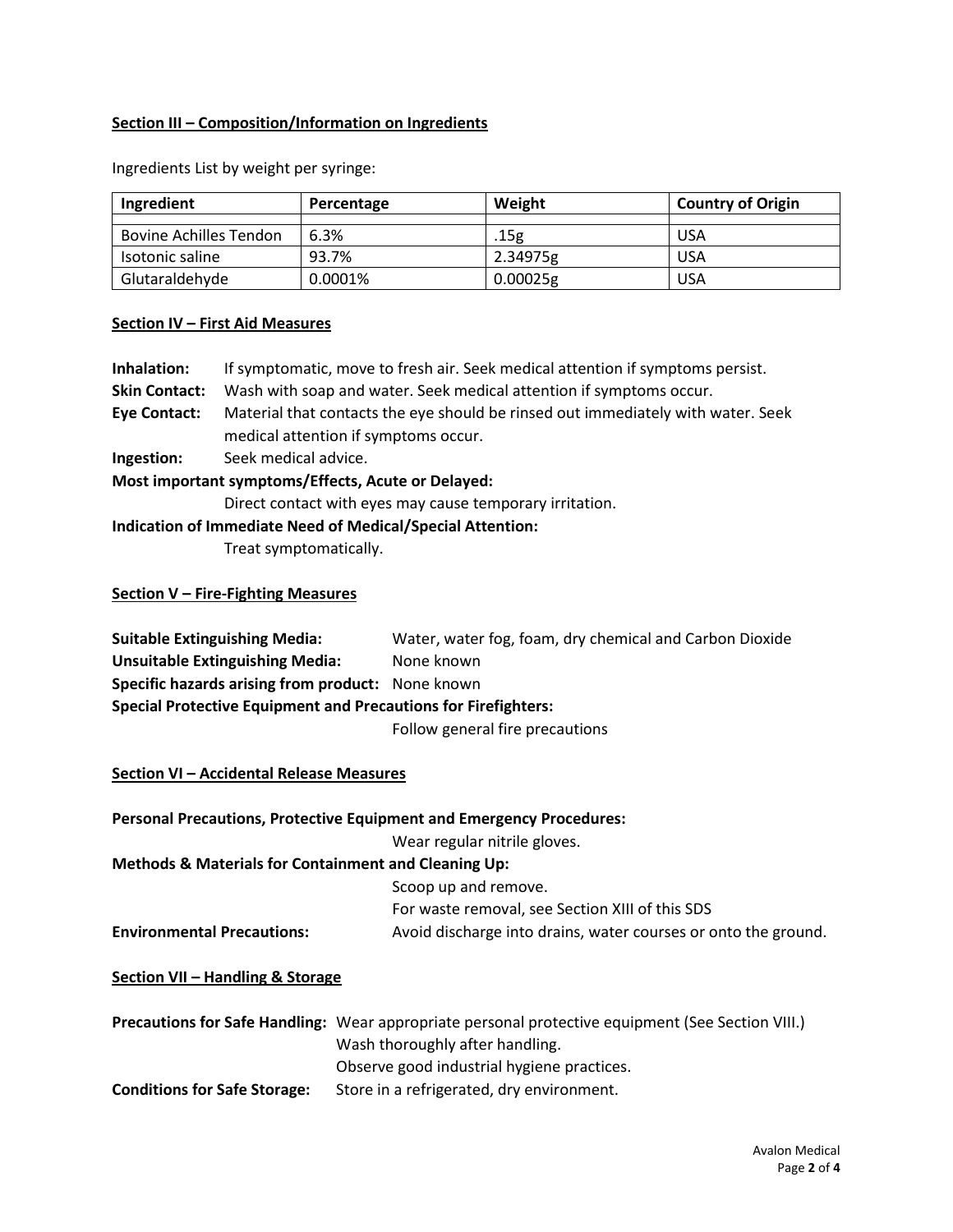### **Section VIII – Personal Protections**

| <b>Biological Limit Values:</b>                  |  |
|--------------------------------------------------|--|
| <b>Appropriate Engineering Controls:</b>         |  |
| <b>Individual Protection Measures, inc. PPE:</b> |  |
| <b>Skin Protection:</b>                          |  |
| <b>Thermal Hazard:</b>                           |  |
| <b>General Hygiene:</b>                          |  |

No biological exposure limits noted for the ingredients **Appropriate Engineering Controls:** Ensure adequate ventilation.

**Normal eye protection practices should be used. Regular nitrile gloves.** 

None.

**General Hygiene:** Always observe good personal hygiene measures, such as washing after handling the material and before eating, drinking and/or smoking. Routinely wash work clothing and protective equipment to remove contaminants.

| Appearance:                                         |                   |
|-----------------------------------------------------|-------------------|
| Form                                                | Gel               |
| <b>Physical State</b>                               | Gel               |
| Color                                               | White             |
| Odor                                                | Not available     |
| <b>Odor Threshold</b>                               | Not available     |
| Ph (in water at 25°C)                               | 7.0               |
| <b>Melting/Freezing Point</b>                       | $32^{\circ}F$     |
| <b>Softening Temperature</b>                        | Not measured      |
| <b>Initial Boiling Point &amp; Boiling Range</b>    | Not applicable    |
| <b>Flash Point</b>                                  | Not applicable    |
| <b>Evaporation Rate</b>                             | Not available     |
| <b>Flammability</b>                                 | Non flammable     |
| <b>Upper/Lower Flammability or Explosive Limits</b> |                   |
| <b>Flammability Limit - Lower</b>                   | Not applicable    |
| <b>Flammability Limit - Upper</b>                   | Not applicable    |
| <b>Vapor Pressure</b>                               | Not available     |
| <b>Vapor Density</b>                                | Not applicable    |
| <b>Relative Density</b>                             | Not available     |
| <b>Solubility</b>                                   |                   |
| <b>Solubility (water)</b>                           | Not soluble       |
| <b>Partition Coefficient</b>                        | No data available |
| <b>Auto-Ignition Temperature</b>                    | Not applicable    |
| <b>Decomposition Temperature</b>                    | Not applicable    |
| <b>Viscosity</b>                                    | Not applicable    |
| <b>Specific Gravity</b>                             | Not measured      |
| <b>Refractive Index</b>                             | Not measured      |

#### **Section IX – Physical and Chemical Properties**